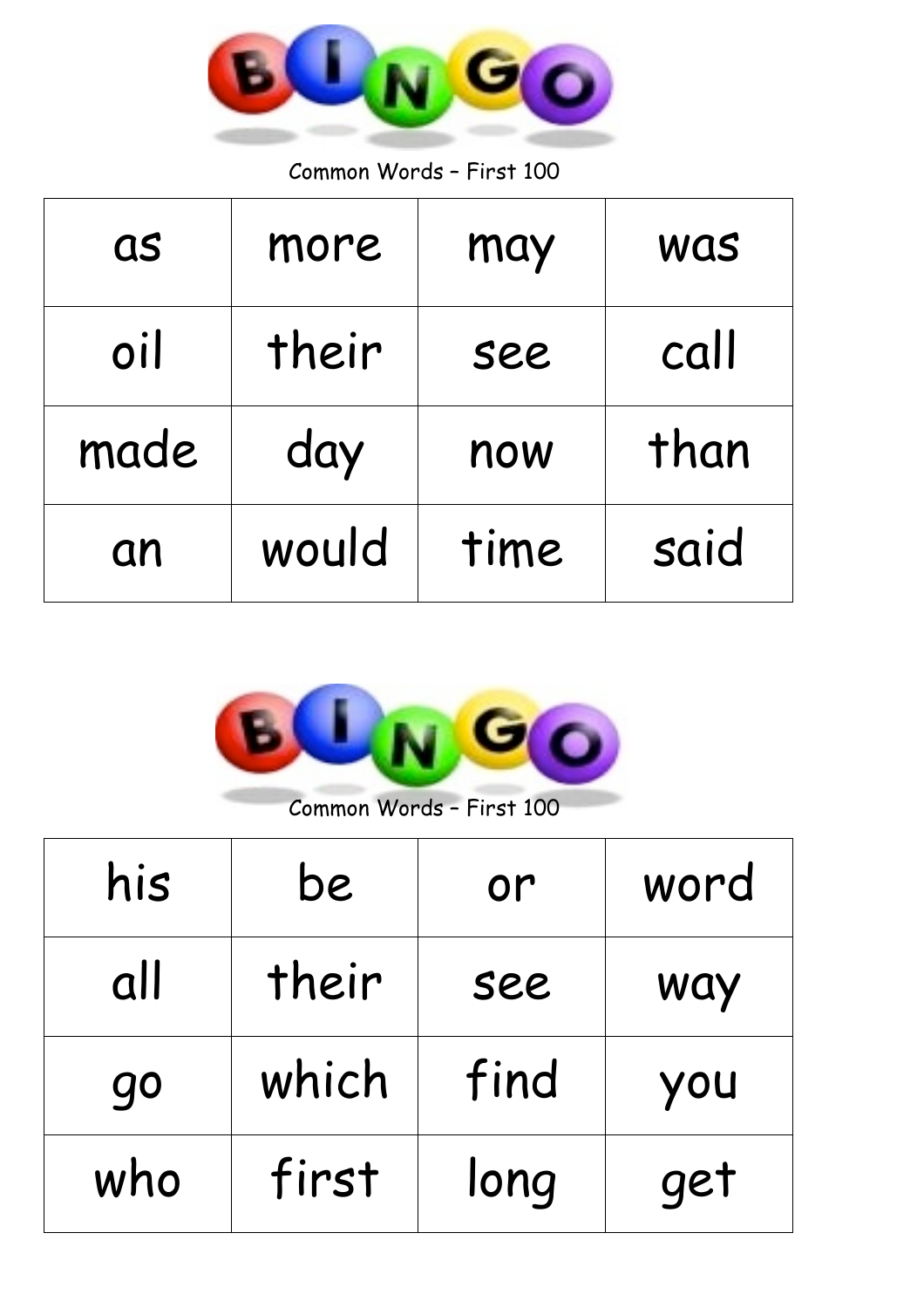

| out    | these | what  | make |
|--------|-------|-------|------|
| they   | and   | are   | do   |
| people | made  | would | them |
| its    | down  | in    | him  |



Common Words – First 100

| which     | find       | that | for   |
|-----------|------------|------|-------|
| long      | <b>USE</b> | an   | see   |
| <b>UP</b> | we         | not  | water |
| get       | of         | may  | come  |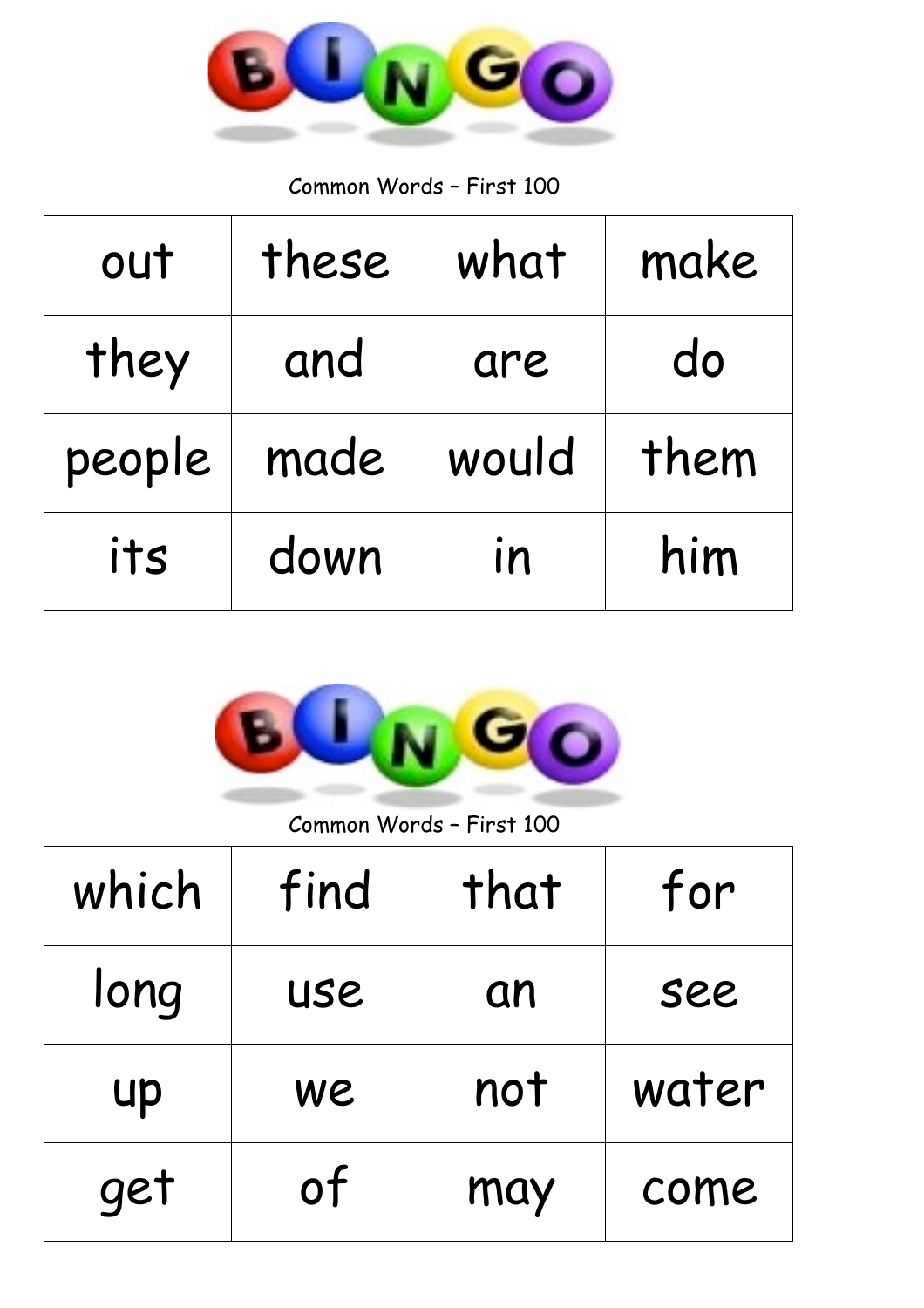

| he  | out  | these | can  |
|-----|------|-------|------|
| is  | what | one   | make |
| but | if   | been  | my   |
| no  | oil  | come  | she  |



| its   | the  | Q          | who  |
|-------|------|------------|------|
| other | word | will       | at   |
| from  | some | <b>WAS</b> | we   |
| your  | for  | <b>up</b>  | look |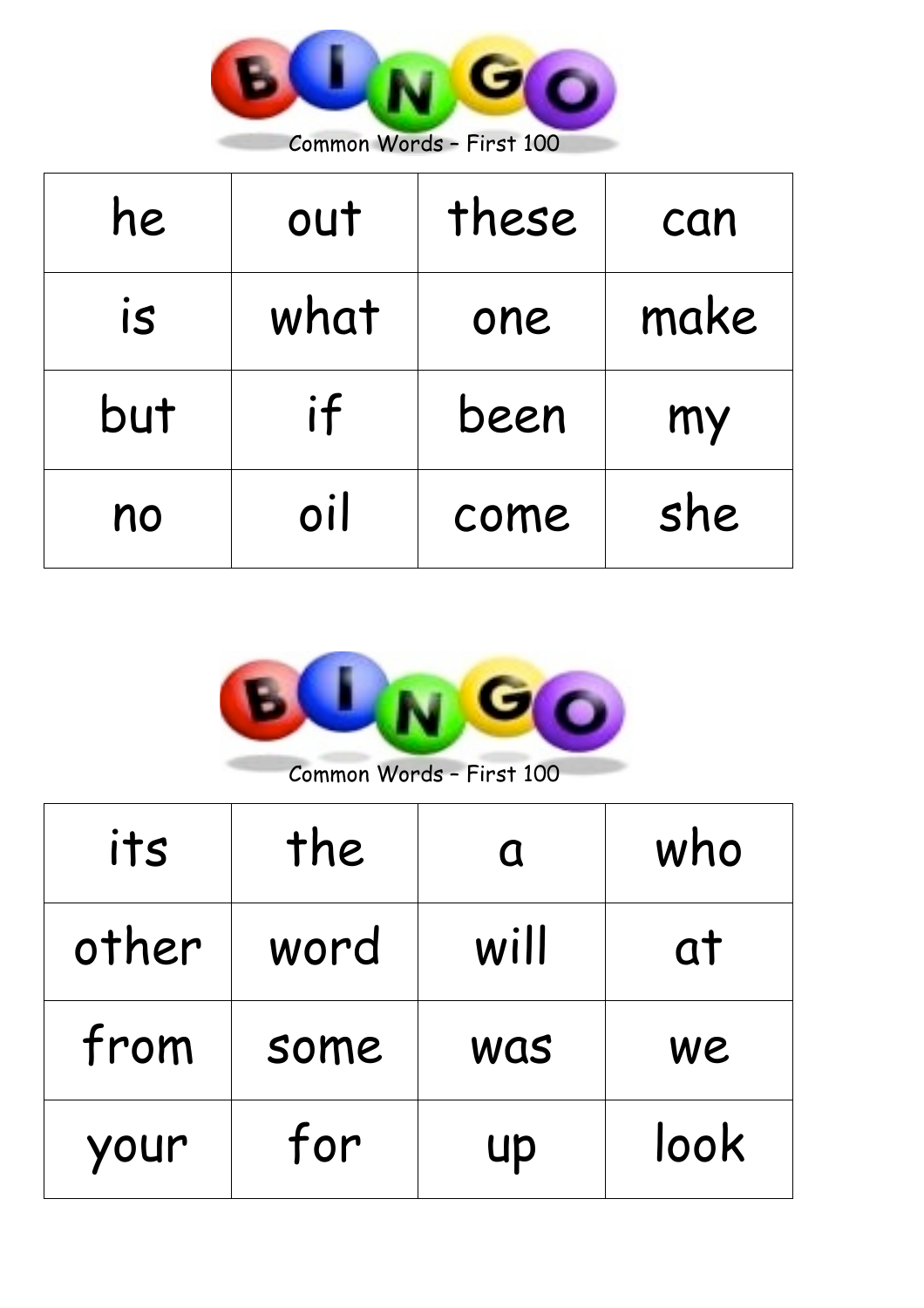

| two    | up         | for  | your  |
|--------|------------|------|-------|
| We     | <b>WAS</b> | some | other |
| now    | when       | day  | no    |
| people | <b>as</b>  | time | do    |



word or she then on use long first an | find | did | more all two into and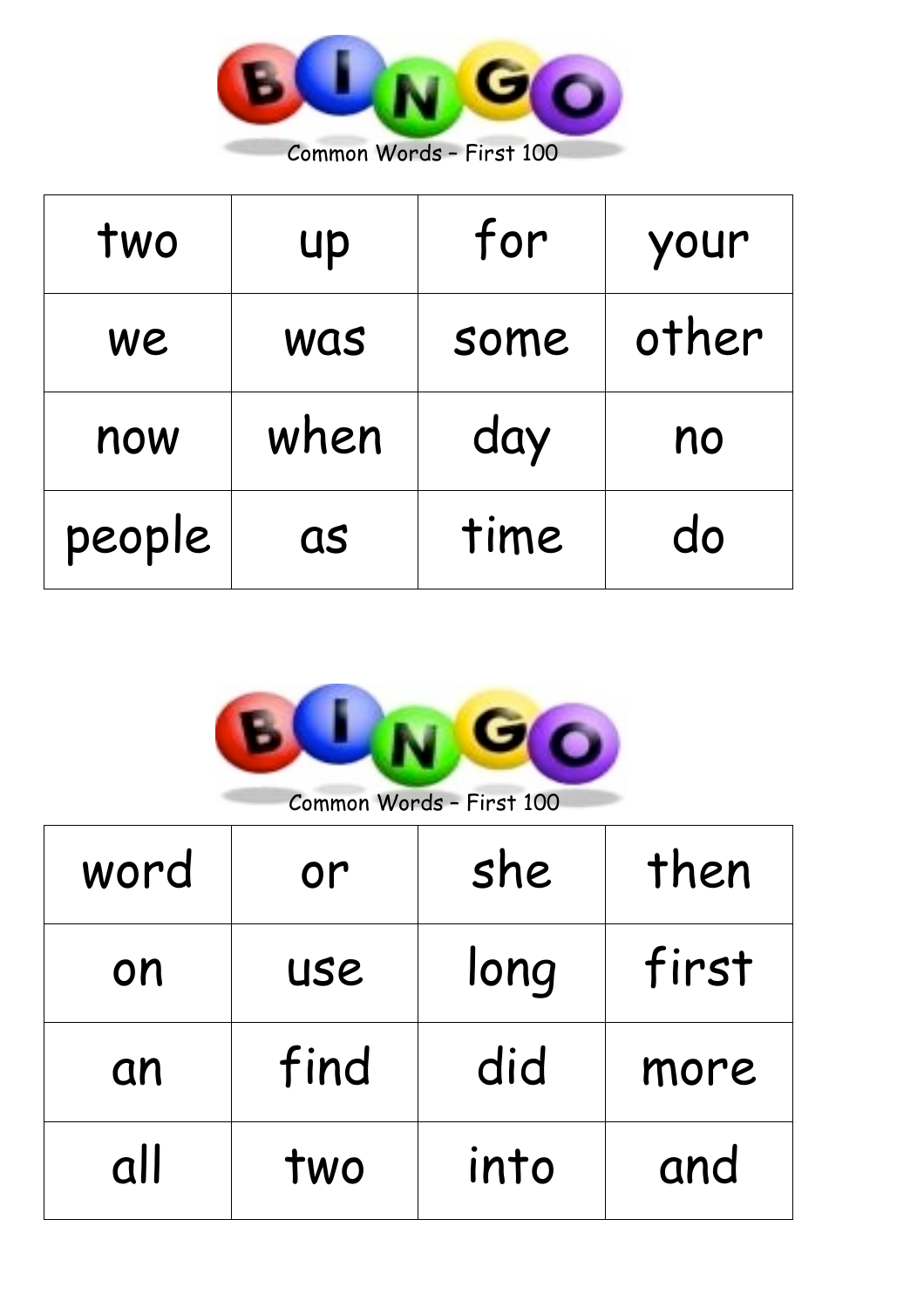

| but   | two    | <b>USE</b> | they      |
|-------|--------|------------|-----------|
| write | each   | have       |           |
| had   | Q      | made       | <b>SO</b> |
| many  | number | QS         | water     |



| more | people     | of   | have |
|------|------------|------|------|
| when | <b>USE</b> | time | not  |
| long | for        | to   | did  |
| he   | other      | We   | were |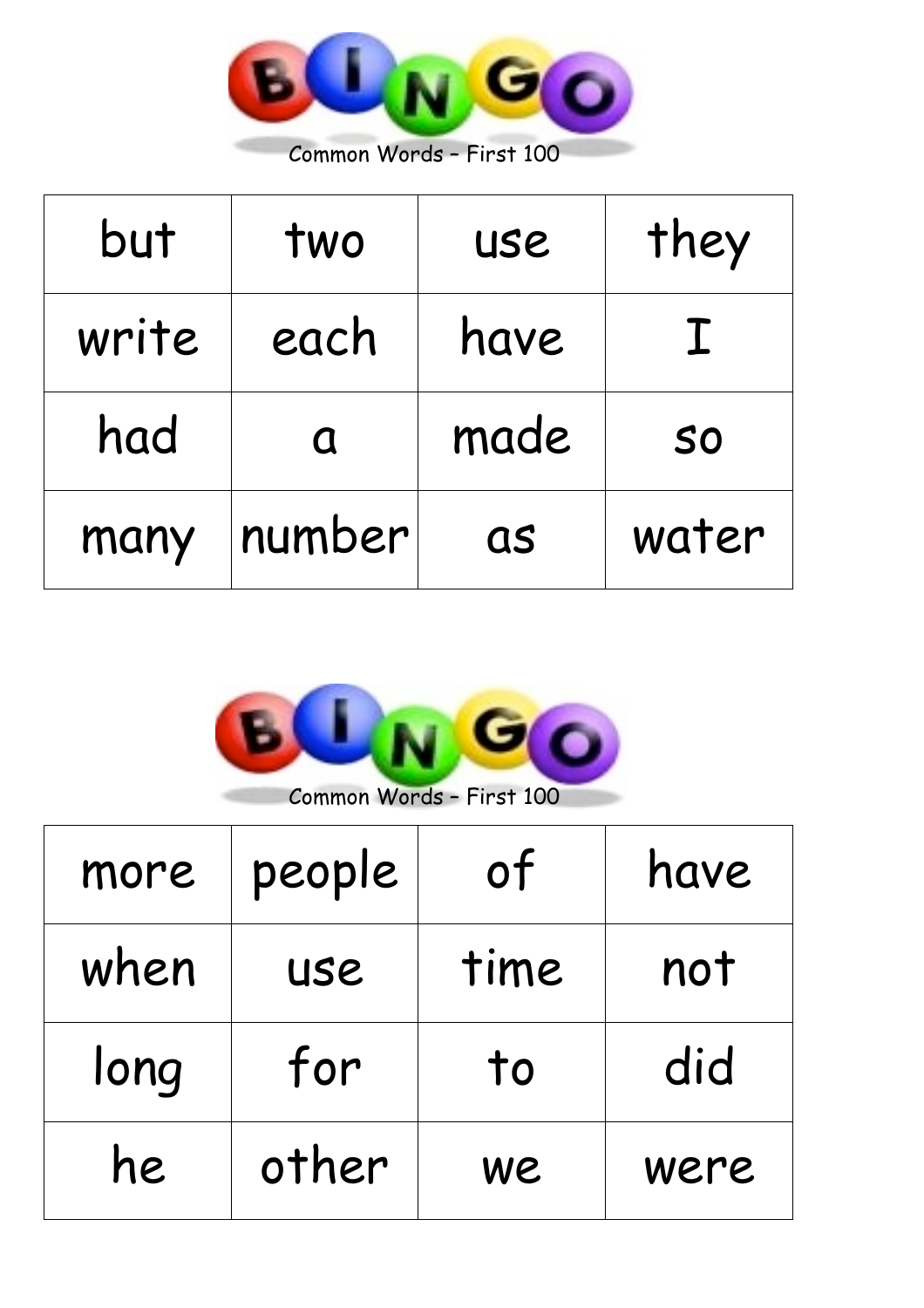

| her  | some | his   | be    |
|------|------|-------|-------|
| your | are  | water | how   |
| this | oil  | on    | is    |
| than | each | find  | first |



| $\mathbf \Omega$ | like | out            | made |
|------------------|------|----------------|------|
| now              | you  | S <sub>O</sub> | day  |
| she              | come | $\mathbf{I}$   | more |
| been             | an   | her            | down |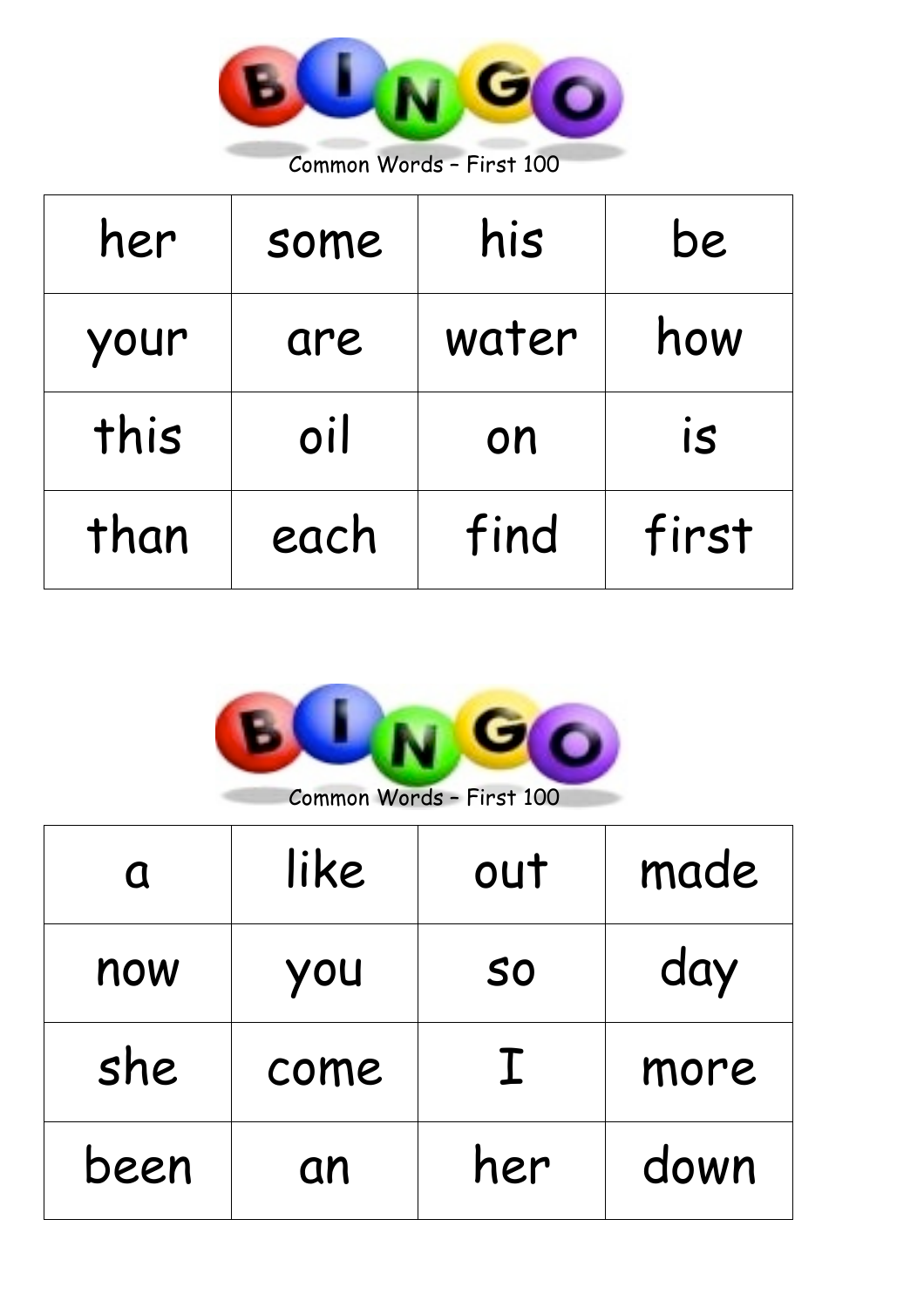

| did  | can    | about  | <b>UP</b> |
|------|--------|--------|-----------|
| two  | people | but    | the       |
| from | which  | are    | these     |
| on   | now    | number | call      |



| what | his  | some | had  |
|------|------|------|------|
| how  | he   | all  | than |
| in   | oil  | get  | with |
| we   | more | that | been |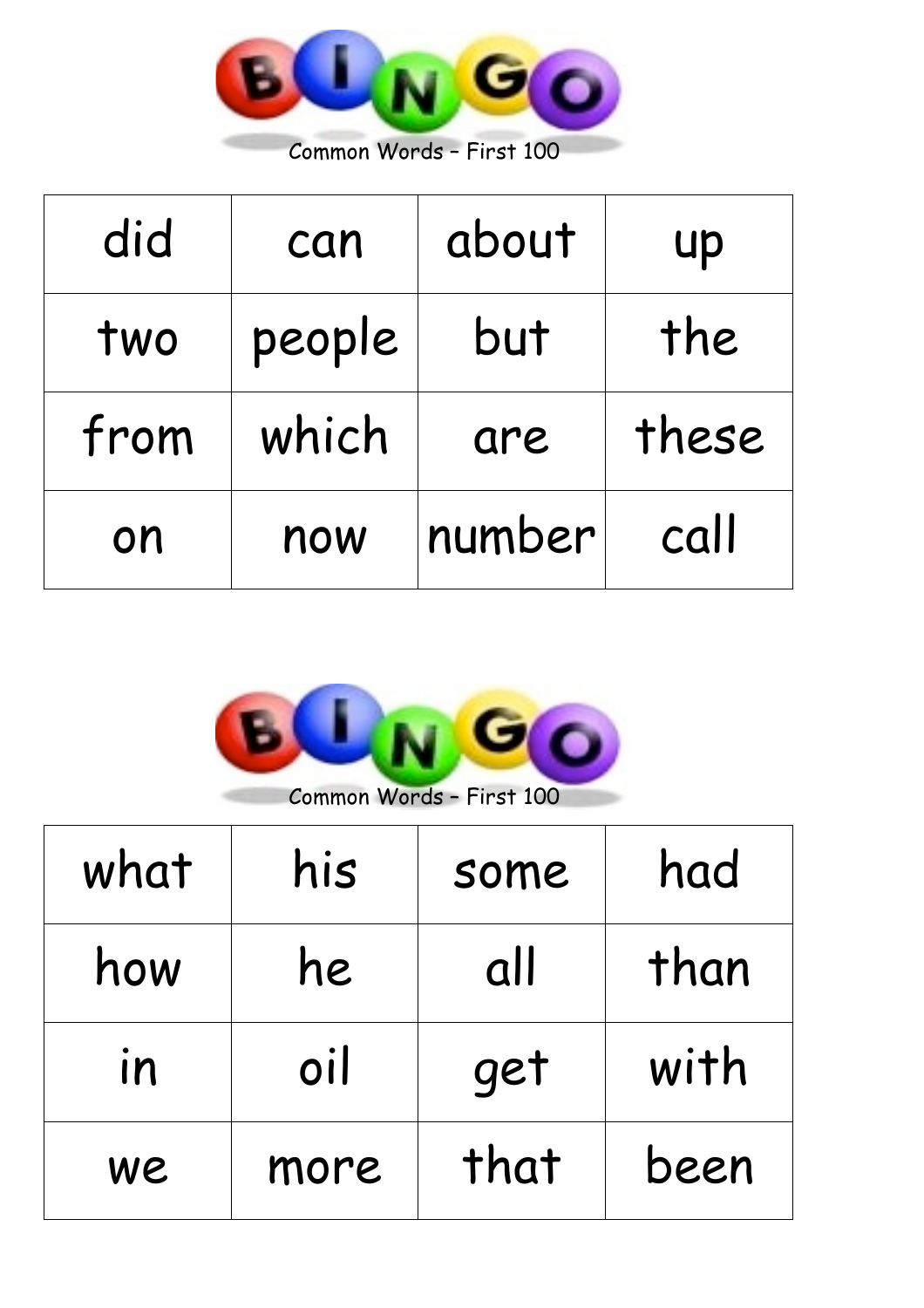

| now  | other | <b>SO</b> | Q    |
|------|-------|-----------|------|
| were | you   | can       | is   |
| part | there | did       | come |
| him  | not   | her       | and  |



| with | <b>to</b>                | find | are  |
|------|--------------------------|------|------|
| if   | out                      | of   | get  |
| oil  | $\overline{\mathsf{in}}$ | have | than |
| he   | like                     | more | said |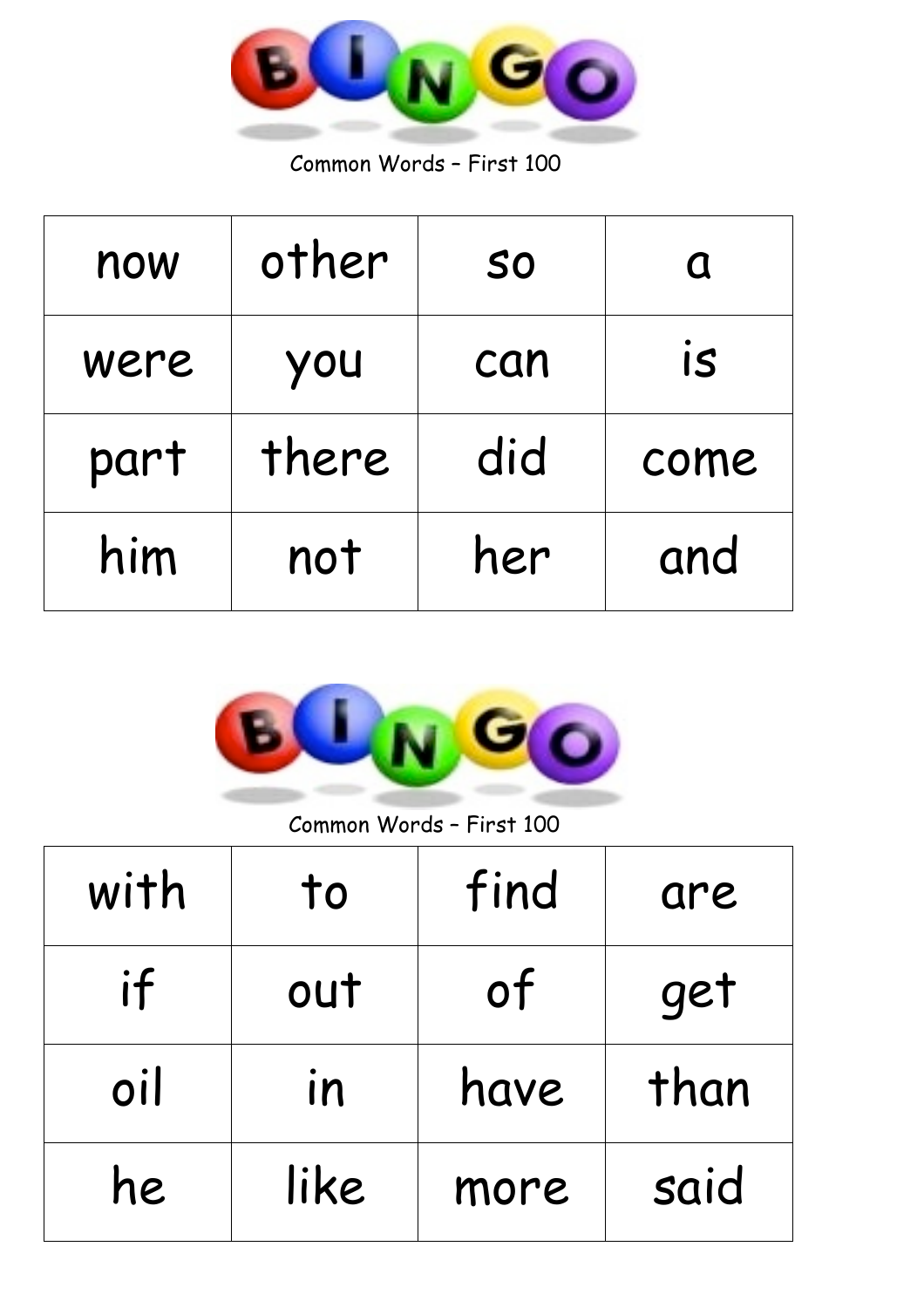

| part  | them | there        | did       |
|-------|------|--------------|-----------|
| my    | come | look         | 90        |
| it    | will | $\mathbf{L}$ | <b>SO</b> |
| could | each | no           | first     |



| been         | not  | water | way   |
|--------------|------|-------|-------|
| many         | were | your  | down  |
| $\mathbf{I}$ | into | him   | other |
| about        | will | may   | on    |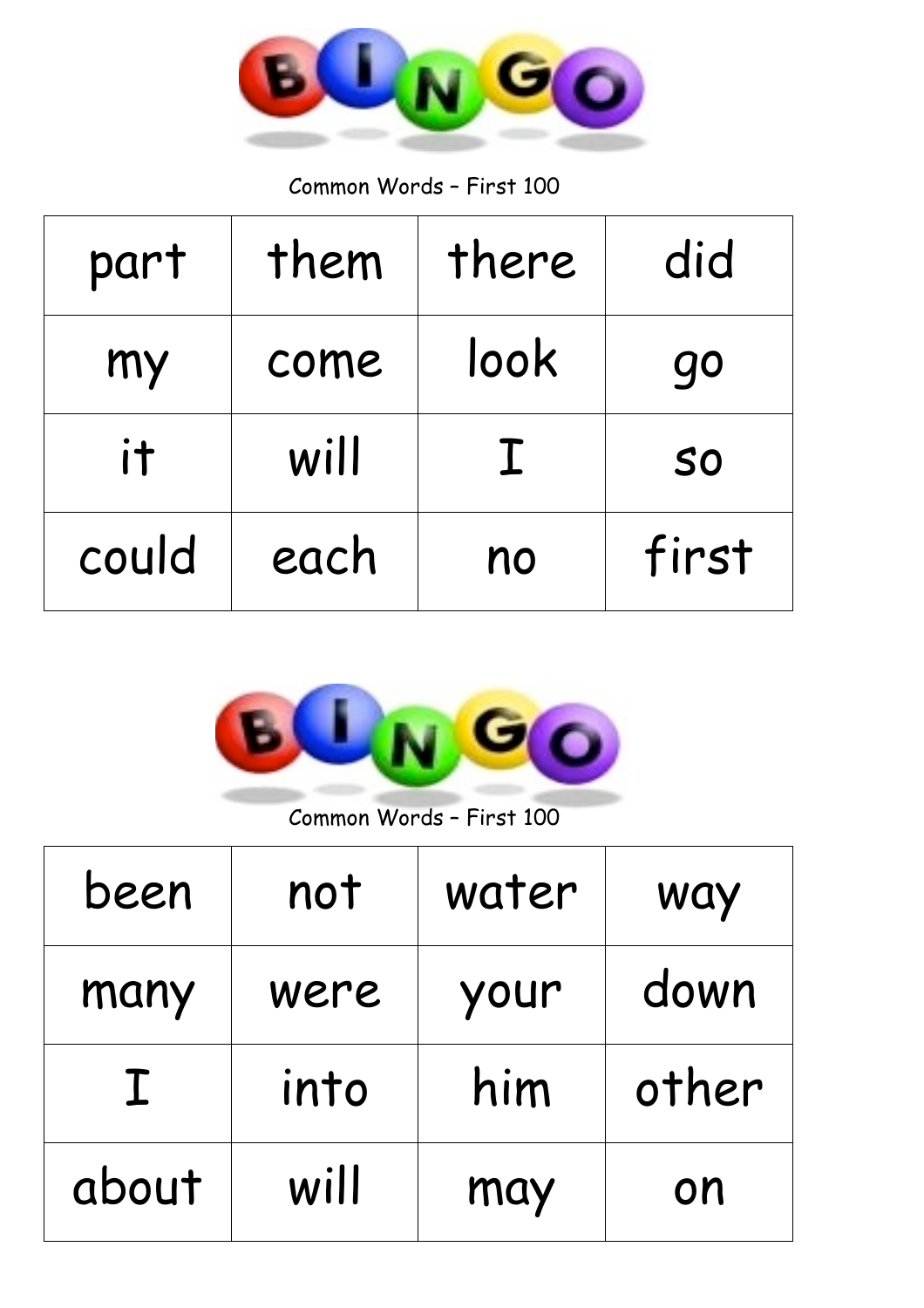

| and   | $\mathbf \Omega$ | by    | down |
|-------|------------------|-------|------|
| time  | many             | were  | made |
| these | each             | day   | this |
| some  | been             | could | way  |



| by    | but  | many | when  |
|-------|------|------|-------|
| look  | each | day  | write |
| these | do   | in   | were  |
| with  | are  | long | more  |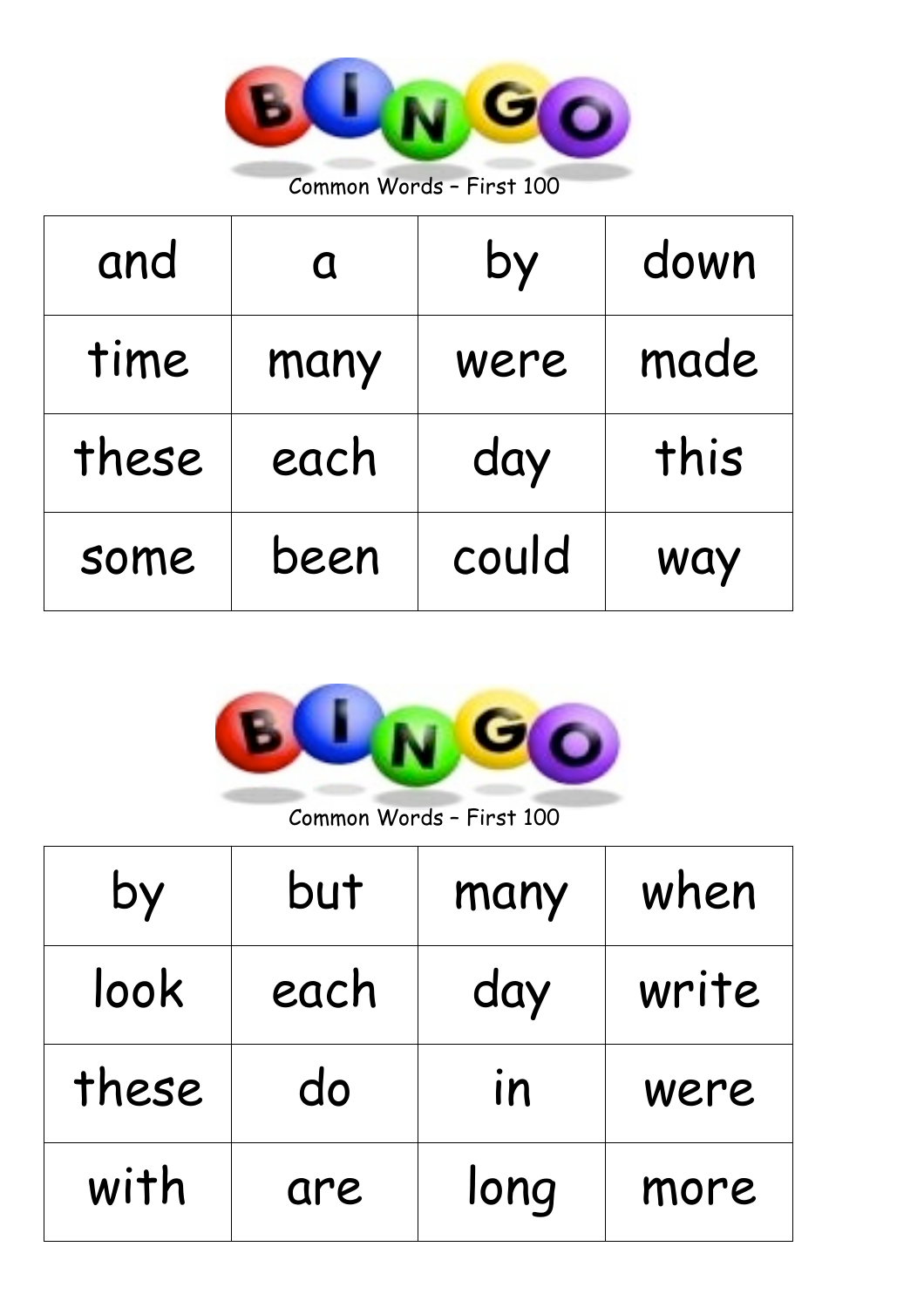

| be  | could | by   | then  |
|-----|-------|------|-------|
| in  | were  | many | into  |
| has | make  | word | would |
| who | water | we   | they  |



| to   | made   | see   |     |
|------|--------|-------|-----|
| one  | now    | or    | and |
| this | out    | these | do  |
| them | number | from  | its |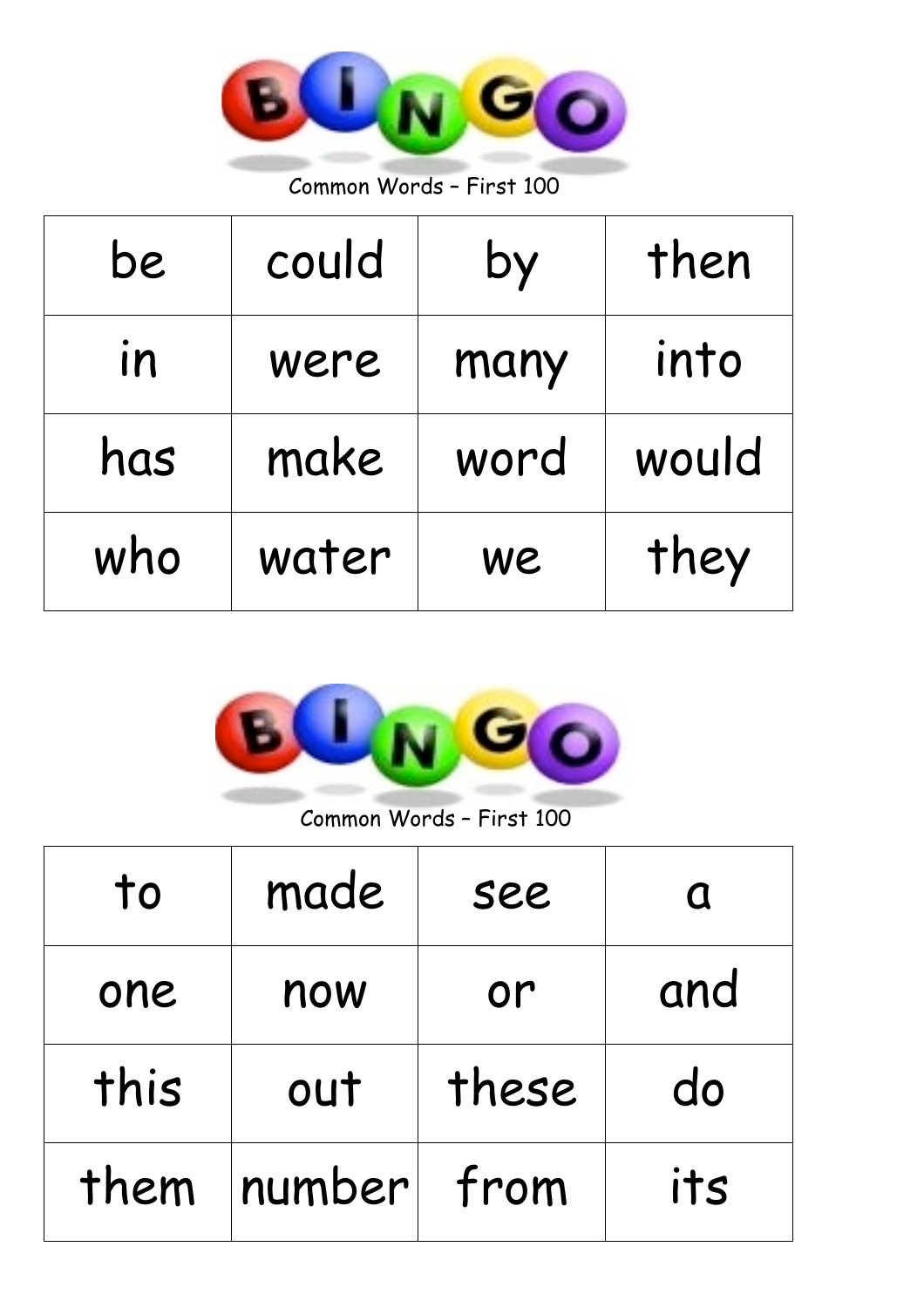

| that | made       | do    | your      |
|------|------------|-------|-----------|
| into | word       | they  | <b>SO</b> |
| time | <b>Was</b> | more  | at        |
| many | like       | these | day       |



| for   | could | he  | you  |
|-------|-------|-----|------|
| not   | make  | has | way  |
| other | about | of  | the  |
| there | when  | can | look |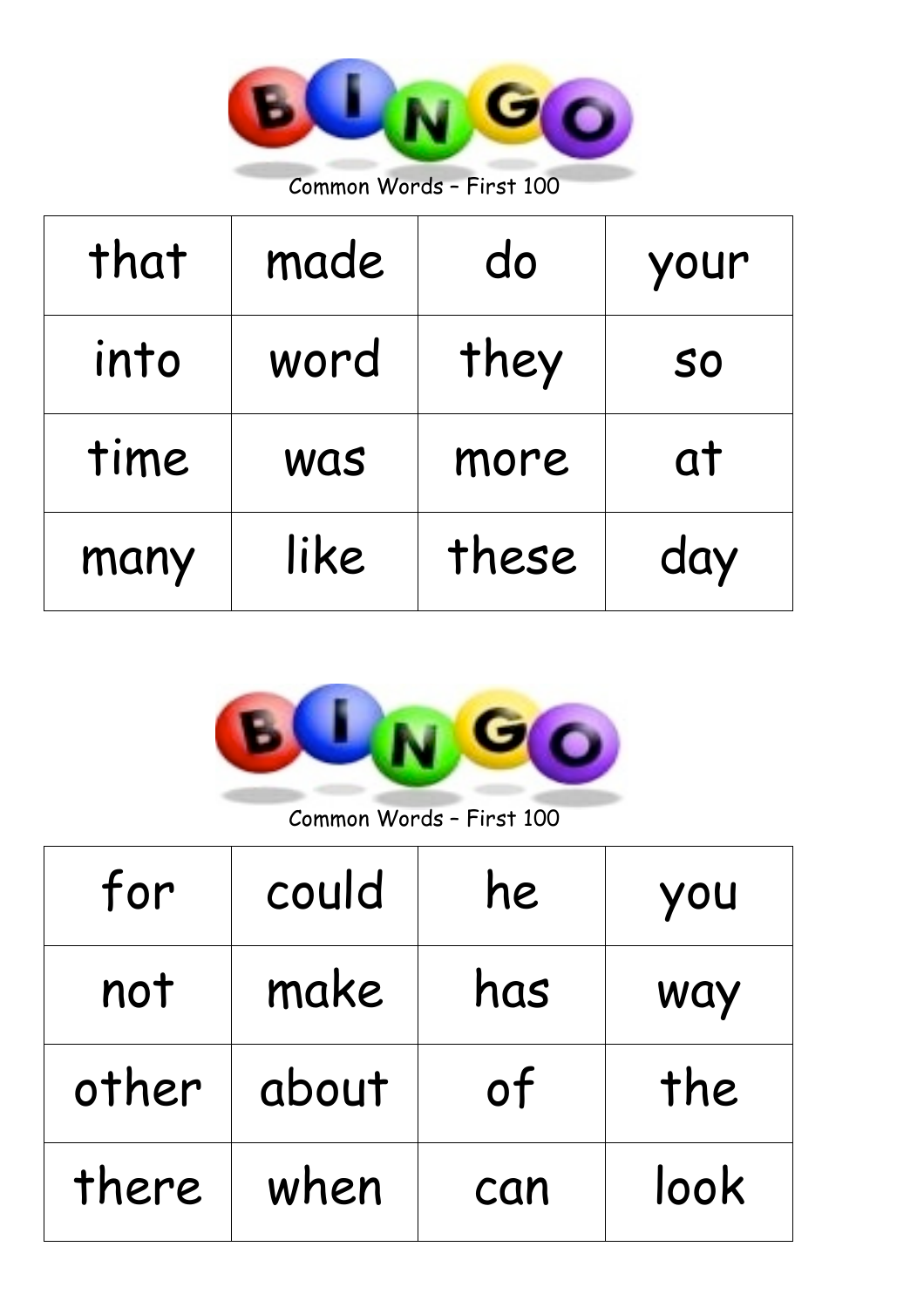

| which | by | at  | <b>USE</b> |
|-------|----|-----|------------|
| one   | it | may | have       |
| did   | is | my  | in         |
| her   | or |     | part       |



| than   | down  | about | but   |
|--------|-------|-------|-------|
| number | each  | into  | his   |
| these  | could | he    | there |
| other  | who   | out   | word  |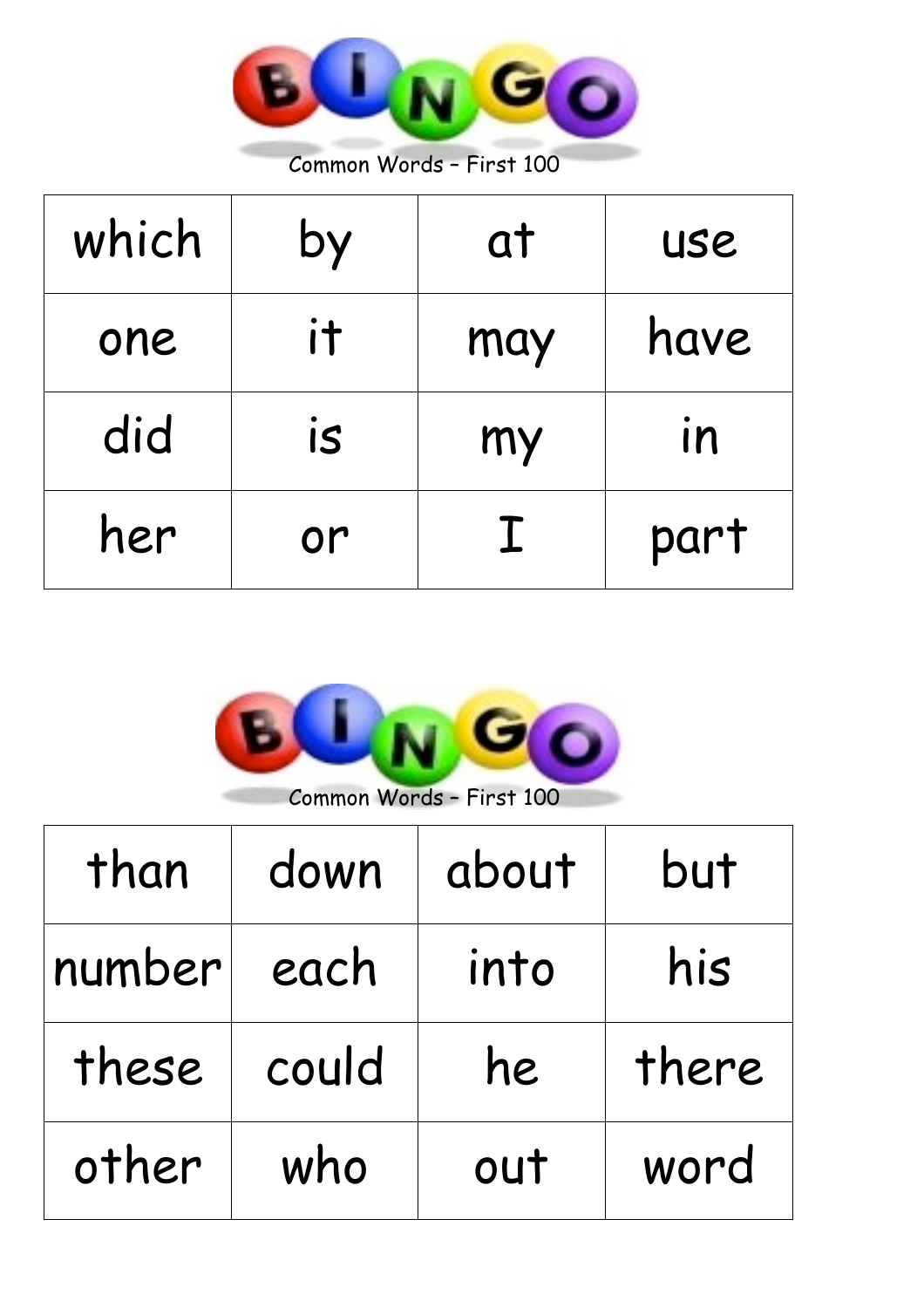

| all  | has   | write | look |
|------|-------|-------|------|
| call | their | some  | are  |
| make | of    | you   | oil  |
| way  | how   | your  | when |



| not    | time | the   | him       |
|--------|------|-------|-----------|
| long   | she  | two   | <b>go</b> |
| people | had  | would | its       |
| from   | get  | Ω     | see       |